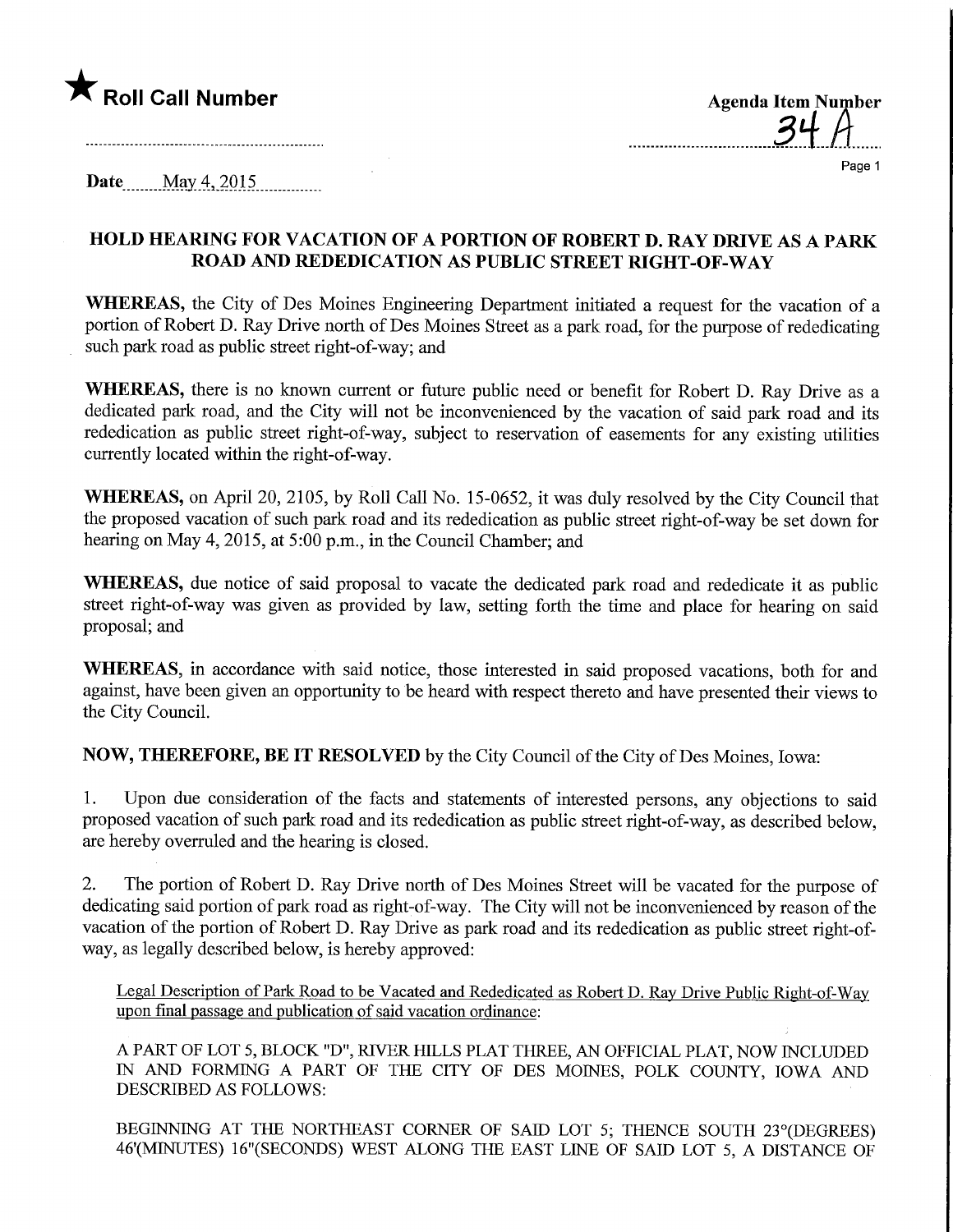## $\blacktriangledown$  Roll Call Number

Agenda Item Number  $31$ 

Page 2

Date May 4, 2015

885.20 FEET; THENCE CONTINUING ALONG SAID EAST LINE SOUTH 1°22'37" EAST, 471.92 FEET; THENCE CONTINUING ALONG SAID EAST LINE SOUTH 15°18'51" EAST, 115.86 FEET TO THE SOUTHEAST CORNER OF SAID LOT; THENCE SOUTH 74°39'04" WEST ALONG THE SOUTHERLY LINE OF SAID LOT, 71.13 FEET; THENCE NORTH 15°52'05" WEST, 44.92 FEET; THENCE NORTH 4°40'22" WEST, 384.63 FEET; THENCE NORTHERLY ALONG A CURVE CONCAVE EASTERLY WHOSE RADIUS IS 500.00 FEET, WHOSE ARC LENGTH IS 245.55 FEET AND WHOSE CHORD BEARS NORTH 9°23'47" EAST, 243.09 FEET; THENCE NORTH 22°51'14" EAST, 725.11 FEET; THENCE NORTH 23°32'02" EAST, 90.56 FEET TO A POINT ON THE NORTH LINE OF SAID LOT; THENCE SOUTH 85°46'18" EAST ALONG SAID NORTH LINE, 69.79 FEET TO THE POINT OF BEGINNING AND CONTAINING 2.13 ACRES (92850 SQ. FT.)

3. Upon final passage of an ordinance vacating said park road, and approval by resolution of this City Council, the City Clerk is authorized and directed to forward a certified copy of this resolution and of the affidavit of publication of the notice of this hearing to the Polk County Recorder's Office for the purpose of causing said documents to be recorded.

Moved by the state of the state of the state of the state of the state of the state of the state of the state of the state of the state of the state of the state of the state of the state of the state of the state of the s

APPROVED AS TO FORM:

ann Di Dansto

Ann DiDonato, Assistant City Attorney

| <b>YEAS</b> | <b>NAYS</b> | <b>PASS</b> | <b>ABSENT</b> | <b>CERTIFICATE</b>                                                                                                                                                                                      |  |  |
|-------------|-------------|-------------|---------------|---------------------------------------------------------------------------------------------------------------------------------------------------------------------------------------------------------|--|--|
|             |             |             |               |                                                                                                                                                                                                         |  |  |
|             |             |             |               | I, DIANE RAUH, City Clerk of said City hereby<br>certify that at a meeting of the City Council of<br>said City of Des Moines, held on the above date,<br>among other proceedings the above was adopted. |  |  |
|             |             |             |               |                                                                                                                                                                                                         |  |  |
|             |             |             |               |                                                                                                                                                                                                         |  |  |
|             |             |             |               |                                                                                                                                                                                                         |  |  |
|             |             |             |               | IN WITNESS WHEREOF, I have hereunto set my<br>hand and affixed my seal the day and year first                                                                                                           |  |  |
|             |             |             |               | above written.                                                                                                                                                                                          |  |  |
|             |             |             |               |                                                                                                                                                                                                         |  |  |
|             |             |             |               |                                                                                                                                                                                                         |  |  |
|             |             |             | City Clerk    |                                                                                                                                                                                                         |  |  |
|             |             |             |               | <b>APPROVED</b><br><b>Mayor</b>                                                                                                                                                                         |  |  |